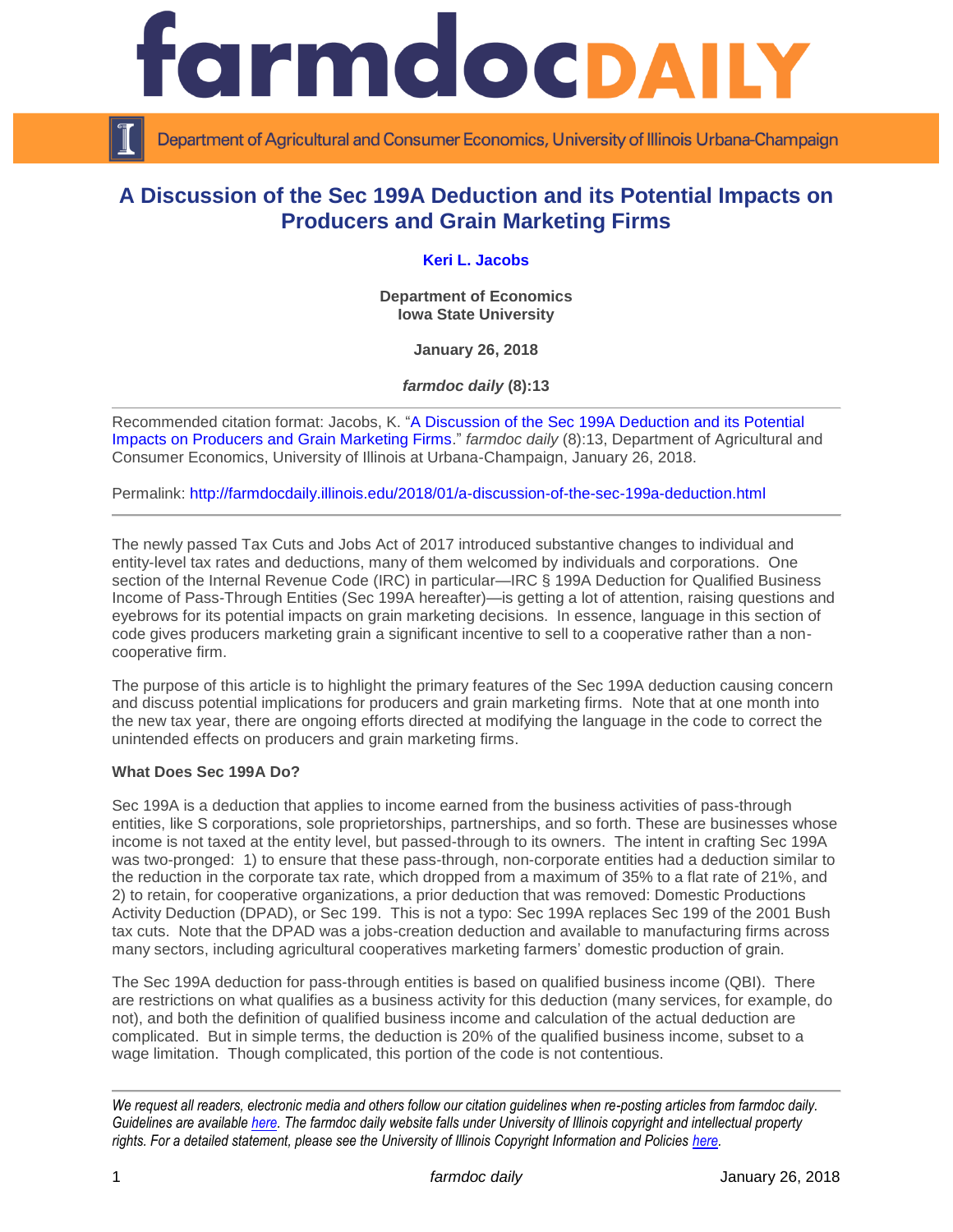Sec 199A has a second feature, and this is the part that leaves open a number of questions about unintended consequences. In addition to the deduction related to qualified business income, it provides a 20% deduction on 'qualified cooperative dividends.' Typically we think of qualified cooperative dividends as the annual allocation of profits from a cooperative to its members—these are better called qualified cooperative patronage allocations. In this new law, those are indeed included in the payments eligible for 20% deduction and also not hugely controversial. However, another payment by cooperatives to its members is also included in the definition of 'qualified cooperative dividends': per unit retains (more correctly called per unit retains paid in money, or PURPIM). Per unit retains, in the simplest terms, are the payments from cooperatives to members for their grain or other agricultural production. Note the deduction applies only to the marketing or pooling functions (grain and other agricultural products) and does not include purchases by members for agronomy, seed, fuel, etc.

Per unit retains were defined as 'qualified cooperative dividends.' As a result, a producer selling grain can receive a *20% deduction of gross grain sales* (before farm expenses) from taxable income less capital gains if s/he is a member selling to a cooperative. If instead the sale is to a non-cooperative marketing firm or processor (e.g., ADM, Cargill, or any number of independent grain marketing firms), the deduction is *20% of the net income*. At the surface, this creates a significant effective basis gap between otherwise equal basis bids for grain or other agricultural commodities. A simple example, abstracting from the complexities of QBI and marginal tax calculations shows the potential.

A farmer has \$500k in gross grain sales (140,000 bushels) and \$100,000 in net farm income, all from selling grain. If she markets through a cooperative, she anticipates a patronage allocation of \$0.025 cents per bushel, or \$3,500.

- Choice A: She markets the crop to an independent grain firm or processor and, through Sec 199A, she deducts up to 20% of her QBI:  $20\%$  x \$100,000 = \$20,000 potential deduction.
- Choice B: If she markets the crop to her cooperative, she deducts up to 20% of gross sales (20%  $x$  \$500,000 = \$100,000) because they qualify as per unit retains, plus 20% of any qualified patronage allocation (20% *x* \$3,500 = \$700). The potential deduction is \$100,700.

At a 22% marginal tax rate based on selling to an independent marketing firm or processor (Choice A), the deduction difference between these two choices is \$80,700, which equates to \$0.12 per bushel in taxes. Estimates from tax professionals working with producers is that the tax effect may range from \$0.05 - \$0.20 per bushel.

It is clear to see why producers are eager for clarification on this law and why independent grain firms and processors want it changed. Facing equivalent cash bids in the market, the signal is pretty clear that it is advantageous to market to a cooperative.

## **What if it stays as written?**

The above example is meant for illustration, and there are a number of factors that might mitigate the true differential created by the law, and these are producer-specific. Still, contemplating its preservation, a cascade of questions emerge regarding grain and agricultural product movements, local capacity, optimal organizational structures for farmers, and the fate of independents. Below are my thoughts summarized in the two broader questions I receive, vetted with trusted colleagues and grain marketing experts. The perspective I provide here applies to agricultural producers and grain marketing in the Midwest, but certainly there are related or larger impacts for other types of ag cooperatives throughout the country.

1. *Do cooperatives have the storage and transport capacity to handle agricultural products if all producers sell to a cooperative? What happens if not? What will be the local price impacts?*

Generally speaking, it is unlikely that cooperatives have sufficient facilities currently to handle the harvest grain movements and other seasonal gluts that arise in the Midwest. But storage is a local phenomenon and each region will be different. In Iowa, for example, approximately 72% of the 1.4 billion bushels of licensed grain warehouse capacity (state and federally licensed) is held by a cooperative. If one considers on-farm storage, the argument could be made that this law wouldn't create a significant grainmovement challenge in a number of parts of Iowa. In Kansas, approximately 70% of the grain storage is held by cooperatives or on-farm. Cooperatives in both states use ground piles to manage harvest gluts, and if this law sticks, that challenge may be exacerbated in the short term. But cooperatives and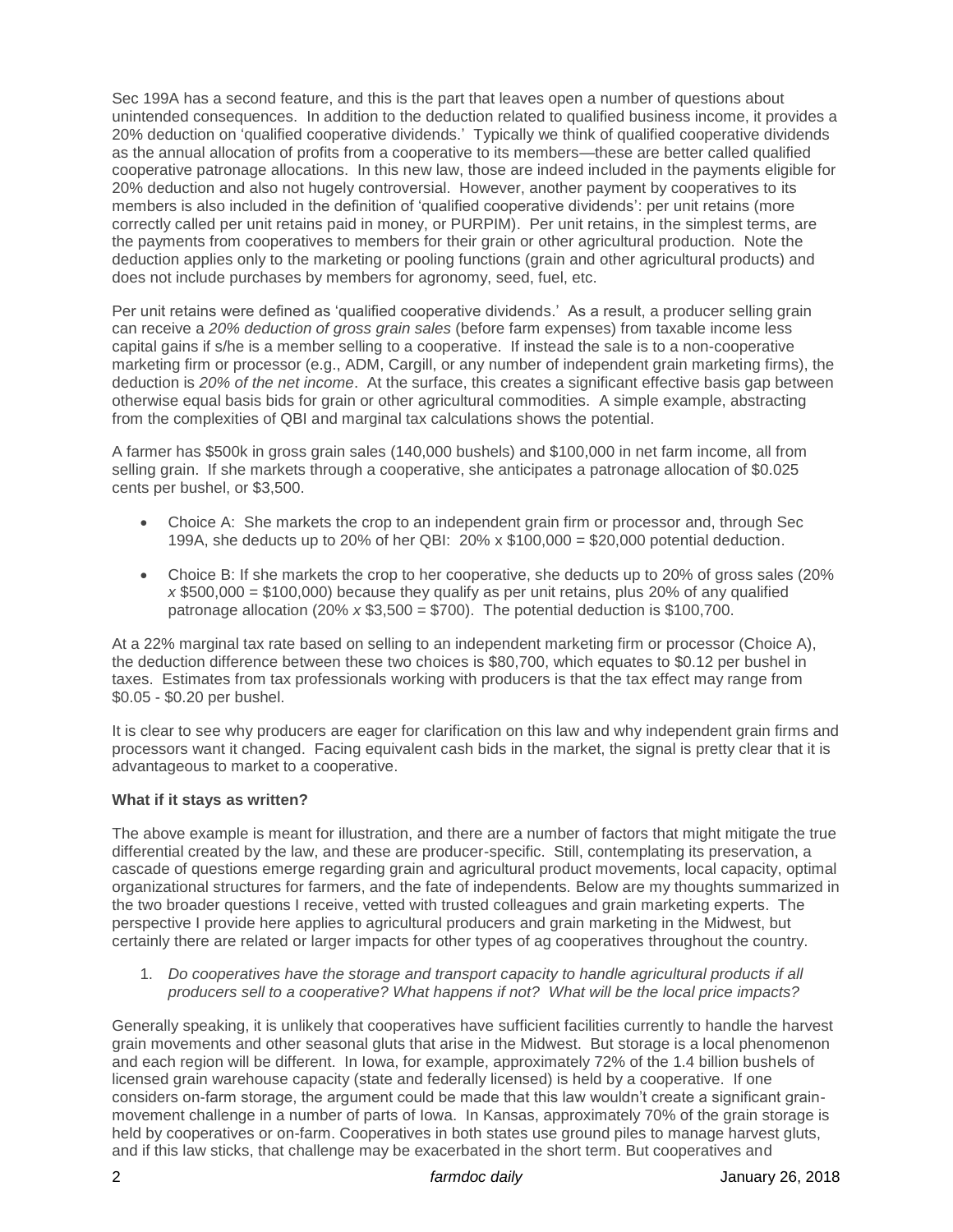producers would respond to the economic incentives to invest in grain storage in that case. Condominium grain storage is another option for producers to mitigate storage constraints.

Grain storage facilities aside, a number of mitigating origination options are already used. In regions where processors and ethanol plants exist, producers use 'direct-ship' contracts to haul grain directly to a processor even though it is sold to the cooperative. Without recent data regarding the proportion of grain moving this way, it is hard to say whether we will see a significant change in those patterns, and even if so, grain movements and prices will find an equilibrium. Independent grain firms and processors likely will seek to establish marketing arrangements with cooperatives as a way to secure footing locally in the grain business.

Local price impacts are another unknown. On the one hand, some independents and corporations received a nearly 40% reduction in taxes (from 35% to 21%) via Sec 199A that cooperatives, which pass through member-based income to patron-members did not. The argument has been made that they can use those tax savings to be price competitive in the eyes of producers making the marketing decision. On the other hand, local capacity constraints at cooperatives may depress local basis, particularly during harvest, which partially mitigates the tax-differential created by Sec 199A. Cooperatives typically do not turn away grain from members, which is why we observe large grain piles on the ground during harvest. Producers individually will need to weigh the potential tax deduction benefit with other costs associated with marketing grain: hauling distance, local basis differential, differentials in wait times at grain dumps, and so on. If net farm income is expected to be low, the per-bushel estimated tax difference created by Sec 199A dissipates.

#### *2. Will producers form their own cooperatives or independents reorganize as a cooperative?*

In local areas without grain/oilseed marketing cooperatives, the potential exists to see producers forming closed cooperative organizations to capitalize on the Sec 199A deduction. More likely, however, is that existing cooperatives acquire or build assets in those areas, or as mentioned above, form marketing arrangements with existing firms. In much of the Midwest, existing cooperatives are of sufficient size and capitalization and have the spatial presence to respond much faster to the need for capacity and changing grain dynamics than a start-up could accomplish. Alongside the temptation to form a cooperative, the new tax code creates incentives for producers to reconsider their own operation's structure, potentially reorganizing as a C corporation or S corporation or changing from one to the other. Those details aren't discussed here, but are complicating factors in determining how the farm economy might change if Sec 199A holds as written.

#### **Effects on grain cooperatives**

Producers will be impacted not only by the farm-level deduction of Sec 199A but, as members of cooperatives, stand to notice positive changes related to their cooperative's patronage allocations and equity redemption. The tax savings to cooperatives on non-member business and the supply-side of their business are just like those for other corporations, and the new tax rate is 21% instead of a maximum of 35%. However, if the Sec 199A deduction for producers marketing through a cooperative holds, all producers selling grain to a cooperative will choose membership, effectively eliminating any non-member marketing business. That aside, tax savings on cooperative profits related to input supply or other nonmarketing functions could be used to accelerate the cooperative's equity redemption which gets income into the members' hands more quickly. Alternatively, the tax savings could be used to improve facilities and service offerings to benefit members.

For those wanting more details, the fact sheet "Impact of Tax Reform on Agricultural Cooperatives" (Briggeman and Kenkel, 2018) dives into the expected changes in cooperative patronage allocation and member-level returns from the law using simulation.

### **Conclusion**

The questions that fall out of the reality of the Sec 199A code as written are important ones, as their answers weigh on the potential for significant changes in the structure of the agricultural supply chain for crops, in grain movements, and in farm-level incomes.

In a statement on January 12, 2018, the U.S. Department of Agriculture's Under Secretary for Marketing and Regulatory Programs Greg Ibach wrote, *"The aim of the Tax Cuts and Jobs Act was to spur*